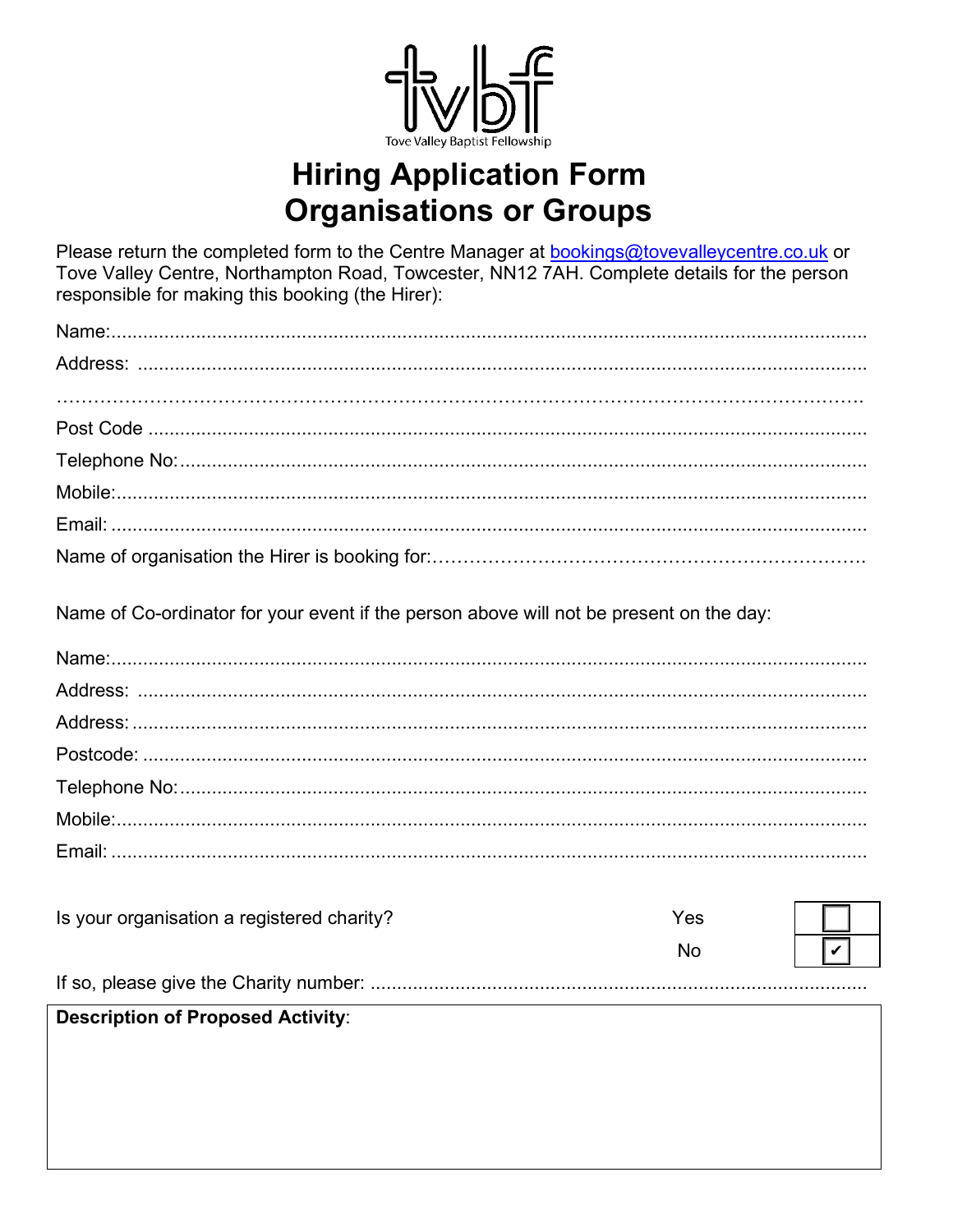| Use of the Kitchen The kitchen contains professional catering equipment which is only to be |     |    |
|---------------------------------------------------------------------------------------------|-----|----|
| used by qualified personnel.                                                                |     |    |
|                                                                                             |     |    |
| I/We will be preparing, serving or supplying food for our event                             | Yes | No |
| Please list the names of those with a Food Safety certificate                               |     |    |
|                                                                                             |     |    |
|                                                                                             |     |    |

| Safeguarding of Children & Adults at Risk                                         |            |           |  |
|-----------------------------------------------------------------------------------|------------|-----------|--|
| My/our event will have children present?                                          | <b>YES</b> | <b>NO</b> |  |
| I/we have attached a copy of our safeguarding policy (Please tick to confirm)     |            |           |  |
| I/We confirm that all adults hold a current DBS Disclosure                        |            |           |  |
| I/we have attached a copy of our Public Liability Insure (Please tick to confirm) |            |           |  |

### **Proposed Booking Date? ……………………………………………………………………………………**

| <b>Name of Organisation:</b> |                     |                       |      |
|------------------------------|---------------------|-----------------------|------|
| Date:                        |                     |                       |      |
| Room                         | <b>Arrival Time</b> | <b>Departure Time</b> | Cost |
| Hall                         |                     |                       |      |
| Meeting Room 1               |                     |                       |      |
| Meeting Room 2               |                     |                       |      |
| Meeting Room 2 and 3         |                     |                       |      |
| Kitchen                      |                     |                       |      |
| Servery                      |                     |                       |      |
| <b>Keyholder Charge</b>      |                     |                       |      |
| <b>TOTAL COST</b>            |                     |                       |      |

I confirm that my deposit is included with this application form (please tick the box)  $\begin{array}{|c|c|c|}\hline \end{array}$ Please make cheques payable to 'Tove Valley Baptist Fellowship'